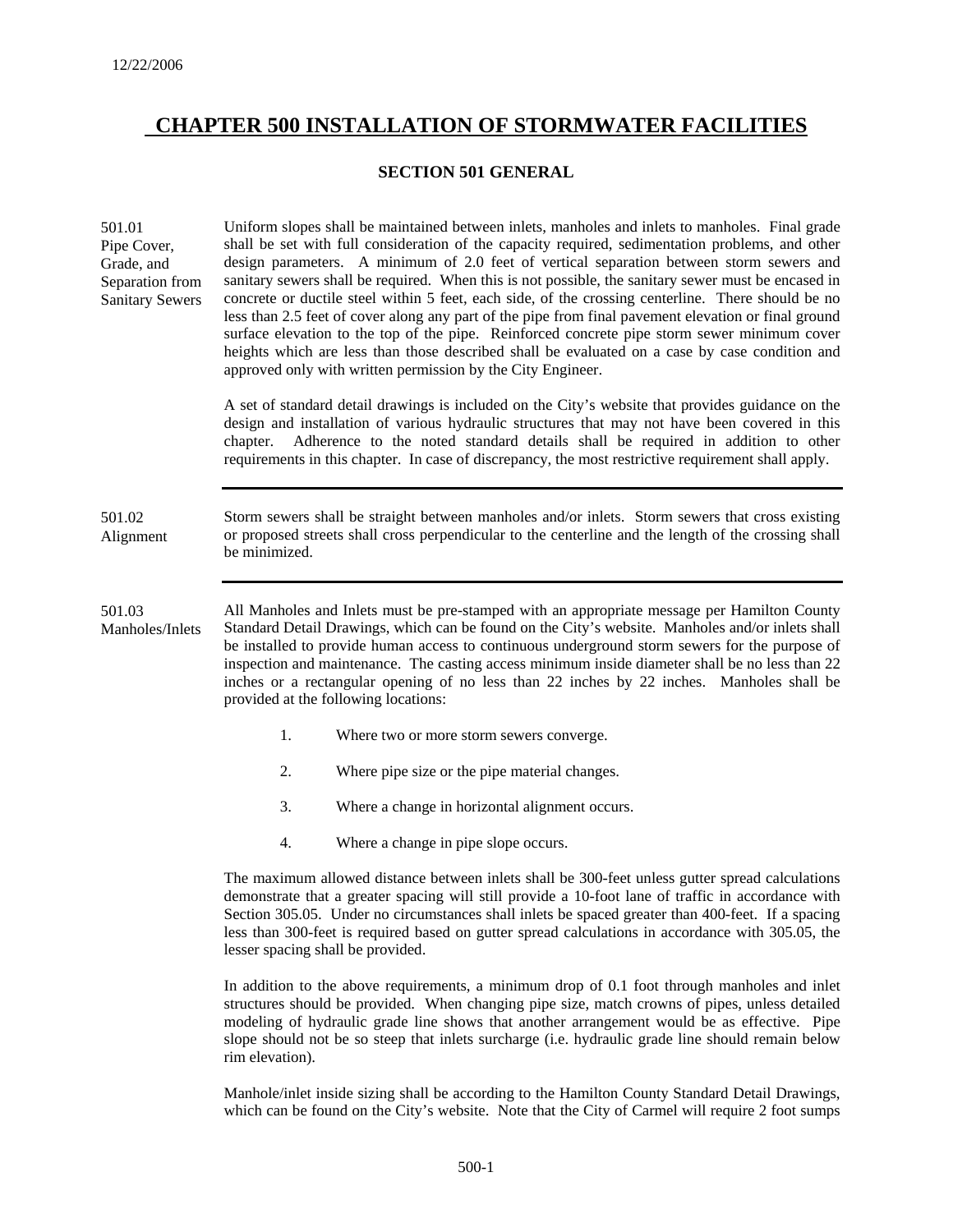in the last structure before the detention facility or wet pond, with the structure placed within 15 feet of the back of curb of a roadway. If the last structure does not meet this criterion, then the structure must be moved up the pipe run until this requirement is satisfied. Also, if this structure is a curb inlet and the structure sizing chart would allow this to be a  $2' \times 2'$  box, it must be upsized to a 48" manhole because of the 2' sump. Under no circumstances shall the depth form the top of casting to the bottom of the sump of an inlet exceed 5-feet. If the depth exceeds 5-feet, the structure shall be a manhole.

## 501.04 Installation and Workmanship

Bedding and haunching for all reinforced concrete pipe installations shall be #8 stone meeting the material requirements of the INDOT. The material shall be approved by the City of Carmel Department of Engineering at time of installation. Bedding shall be placed in the trench bottom such that after the pipe is installed to grade and line, there remains a 4-inch minimum depth of material below the pipe barrel and a minimum of 3-inches below the bell. For pipe sizes 66-inches and larger, the minimum depth of material below the pipe barrel shall be 6-inches.

Bedding shall be placed to be uniform as possible, but shall be loosely placed uncompacted material under the middle third of the pipe prior to placement of the pipe. If the underlying soils of the trench bottom are soft or yielding, the soil shall be undercut to such a depth that when repaired with #2 stone it will produce a uniform and stable foundation along the entire length of the pipe. Haunching shall be compacted in 8-inch maximum lifts to not less than 90% Standard Proctor Density for the entire depth of the material placed. The backfill shall be brought up evenly on both sides of the pipe for the full length of the pipe. Haunching shall extend to the springline of the pipe. Minimum trench width shall be the outside diameter of the pipe plus 18-inches.

Final backfill for all reinforced concrete pipe installations under and within 5-feet of pavement or sidewalk or other paved areas and for all installations within City right-of-way shall be B-Borrow for Structure Backfill meeting the material requirements of the INDOT. The material shall be approved by the City of Carmel Department of Engineering at time of installation. Final backfill shall be compacted in 6-inch maximum lifts to not less than 95% Standard Proctor Density for the entire depth of the material placed. The backfill for the top 6-inches of the excavation below the start of the aggregate sub-base of the pavement shall be No. 53 Stone meeting the material requirements of the INDOT and shall be compacted to not less than 95% Standard Proctor Density. Final Backfill for all reinforced concrete pipe installations greater than 5-feet of pavement shall be clean fill material free of rocks larger than 6-inches in diameter, frozen lumps of soil, wood or other extraneous material, compacted in 12-inch maximum lifts to not less than 90% Standard Proctor Density for the entire depth of the excavation. The final 6-inches of the excavation shall consist of topsoil.

The specifications for the construction of storm sewers and sub-drains not maintained by the City or are located outside of City right-of-way shall be per the manufacturer's recommendations

Dips/sags on newly installed storm systems, private or public, will not be allowed. Also, infiltration from cracks, missing pieces, and joints shall not be allowed. Variations from these standards must be justified and receive written acceptance from the City of Carmel. All structures and piping shall require inspection prior to backfill.

Special hydraulic structures required to control the flow of water in storm runoff drainage systems Special Hydraulic include junction chambers, drop manholes, stilling basins, and other special structures. The use of these structures shall be limited to those locations justified by prudent planning and by careful and thorough hydraulic engineering analysis. Certification of special structures by a certified Structural Engineer may also be required. 501.05 **Structures** 

The use of Stormwater lift stations are not allowed within the City of Carmel.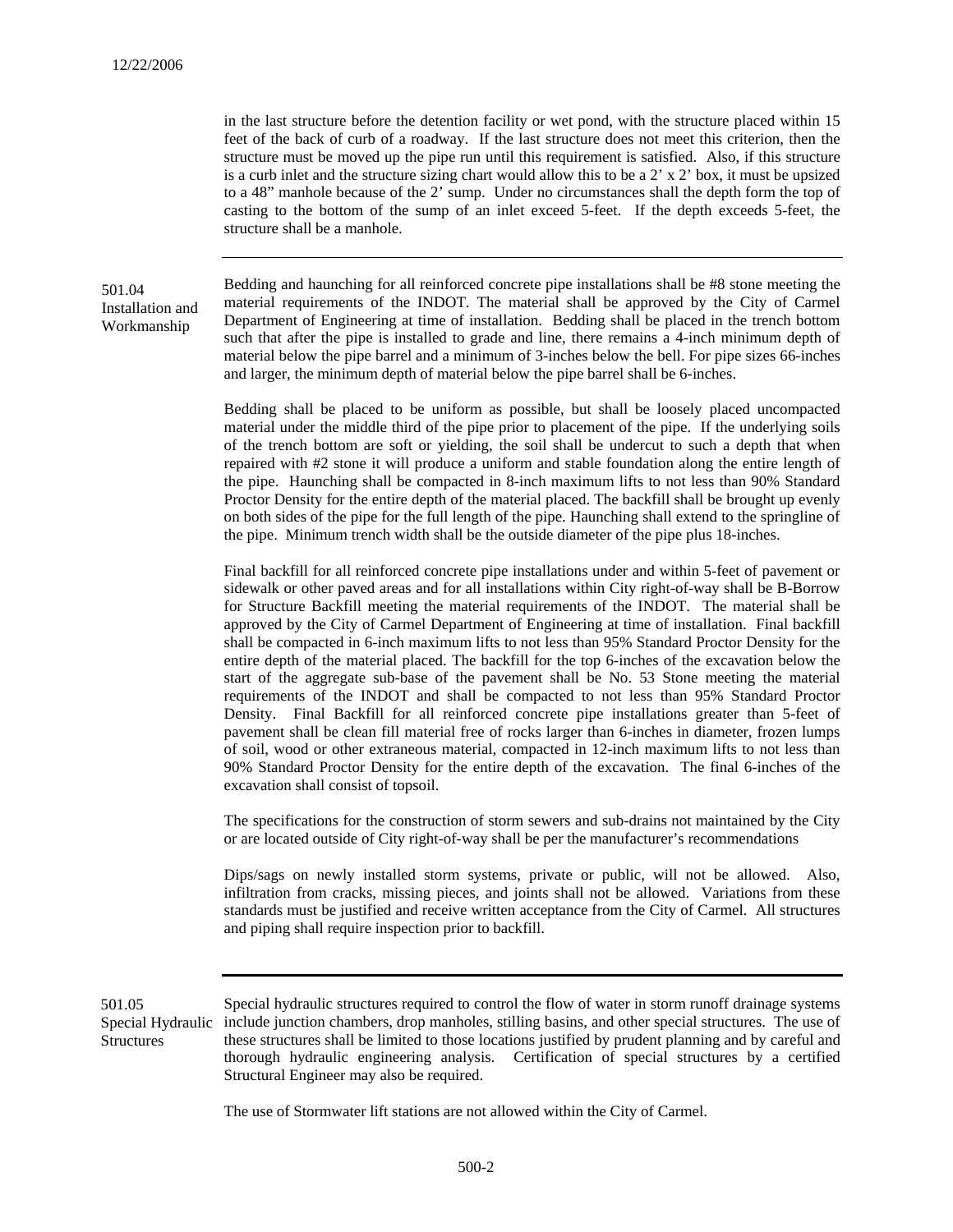501.06 **Connections** to Storm Sewer System

To allow any connections to the storm sewer system, provisions for the connections shall be shown in the drainage calculations for the system. Specific language shall be provided in the protective covenants, on the record plat, or with the parcel deed of record, noting the ability or inability of the system to accommodate any permitted connections, for example, sump pumps and footing drains.

- 1. **Sump pumps** installed to receive and discharge groundwater or other stormwater shall be connected to storm sewer manholes or curb inlets or rear yard subsurface drains. When such a connection to the storm sewer is not possible, discharge into other designated storm drainage facilities may be considered, if approved by the City of Carmel. Under no circumstances shall they be connected to the sanitary sewer.
- 2. **Footing drains and foundation or other perimeter drains** shall be connected to Manholes or Curb inlets or rear yard subsurface drains. When such a connection is not possible, they shall be discharged into designated storm drainage channels/swales, as a Legal Discharge, in accordance with the City of Carmel Property Maintenance Code. Under no circumstances shall they be connected to the sanitary sewers.
- 3. All **roof downspouts**, roof drains, or roof drainage piping shall discharge onto the ground, as a Legal Discharge, or directly connected to the storm drainage system as a Legal Connection or Legal Discharge as defined in the City of Carmel Property Maintenance Code. No downspouts or roof drains shall be connected to the sanitary sewers.
- 4. **Interior floor drains, garage drains, Basement floor drains, and water softener discharge** shall not be discharged to the storm sewers.
- 5. **Swimming Pool drains** shall not be connected to the storm sewers unless the water is dechlorinated prior to being connected to the storm sewer. However, water generated from filter backwash shall be directed to the sanitary sewer system.
- 6. Under no circumstances shall a system conveying sanitary or other waste or pollutants be connected to the storm sewer system.

Under no circumstances shall any of the above mentioned devices be connected to any street underdrains.

**Construction** Inspection and Approval

501.07 Once constructed, all storm sewer pipes and manholes shall be soil tight. The Contractor shall repair to the satisfaction of the City of Carmel all visible points of possible bedding and/or backfill infiltration into the system. The method of repair shall be per the approval of the City of Carmel. When necessary, the Contractor shall remove and reconstruct as much of the work as is necessary to obtain a system that passes the minimum tests prescribed herein.

A. Mandrel Test for Plastic Pipes and Sub-Surface Drains

No sooner than 30-days after installation, all gravity flow storm sewers constructed of flexible pipe (PVC and HDPE) 33-inch in diameter or smaller and all Sub-Surface Drains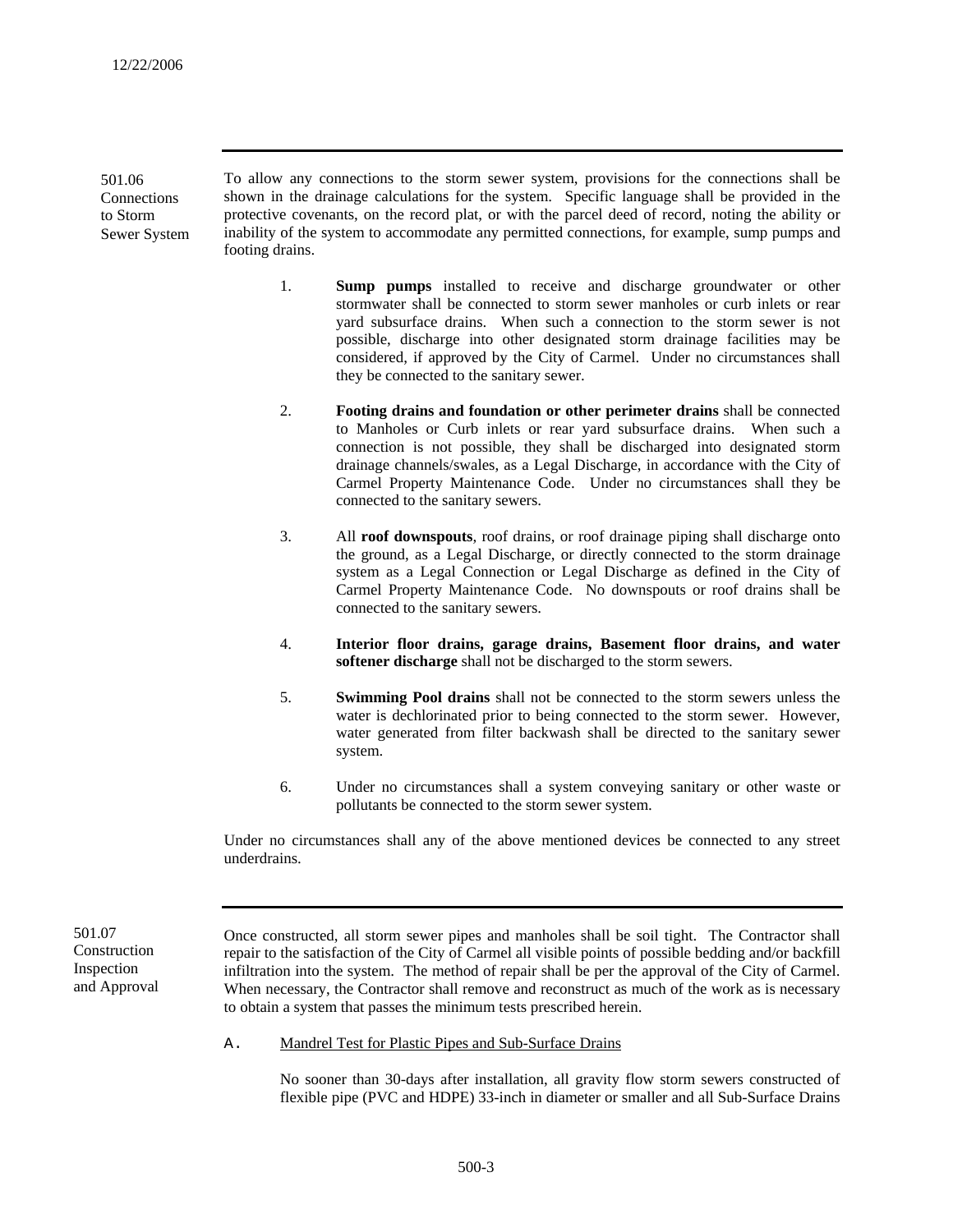(SSD) shall be mandrel tested. A representative of the City of Carmel shall be present on-site during all mandrel tests. The City of Carmel shall be given written notification of the proposed testing times and locations at least 48 hours prior to the intended time for beginning of the tests. Arrangements for the cost and supply of all equipment necessary to perform mandrel tests shall be the responsibility of the Contractor and Owner.

Mandrel tests shall be conducted under the supervision of the City of Carmel or the City of Carmel's Observer.

A seven and one-half (7-1/2) percent "GO/NO-GO" Mandrel Deflection Test shall be performed on all PVC and HDPE gravity storm sewer pipe.

These pipes shall be mandrel led with a rigid device sized to pass seven and one-half (7- 1/2) percent or less deflection (OR deformation) of the base inside diameter of the pipe. The mandrel test shall be conducted no earlier than 30-days after reaching final trench backfill grade.

The mandrel (GO/NO-GO) device shall be cylindrical in shape and constructed with nine (9) or ten (10) evenly spaced arms or prongs. Variations of mandrel diameter dimensions due to pipe wall thickness tolerances or ovality (from heat, shipping, poor production, etc.) shall not be deducted from the diameter dimension of the mandrel but shall be counted as par of the 7-1/2% or lesser deflection allowance. Each pipe material/type required to be Mandrel tested shall be tested with a mandrel approved by the City of Carmel and meeting the requirements of this chapter. The mandrel diameter dimension shall carry a minimum tolerance of 0.01 inches.

The mandrel shall be hand pulled through all sewer lines and any section of sewer not passing the mandrel shall be uncovered, replaced or repaired, and retested.

The contact length (L) shall be measured between points of contact on the mandrel arm.

The Contractor shall provide proving rings to check the mandrel. Drawings of mandrels with complete dimensions shall be furnished by the Contractor to the City of Carmel upon request for each diameter and specification of pipe.

PVC or HDPE pipes that are 36-inch in diameter or larger shall be inspected through visual recordings (via closed circuit television) as well as a walk through (visual survey) inspection with the contractor, developer, and a representative from the City of Carmel. Copies of televised inspections shall be provided to the City of Carmel.

#### B. CMP and RCP Inspections

All reinforced concrete and corrugated metal storm sewer pipes that are 36-inch in diameter or larger shall be inspected through a walk through (visual survey) inspection with the contractor, developer, and a representative from the City of Carmel.

All reinforced concrete and corrugated metal storm sewer pipes 33-inch in diameter or smaller are required to be inspected through closed circuit television viewing (CCTV) at the developer's or contractor's expense by the City of Carmel's representative as described herein. In those instances where CCTV is a required part of the stormwater permits approval, this televised viewing shall be completed in conformance with these minimum guidelines. The inspection between manholes shall be conducted as follows:

1. A camera equipped with remote control devices to adjust the light intensity and one thousand (1,000) lineal feet of cable shall be provided. The camera shall be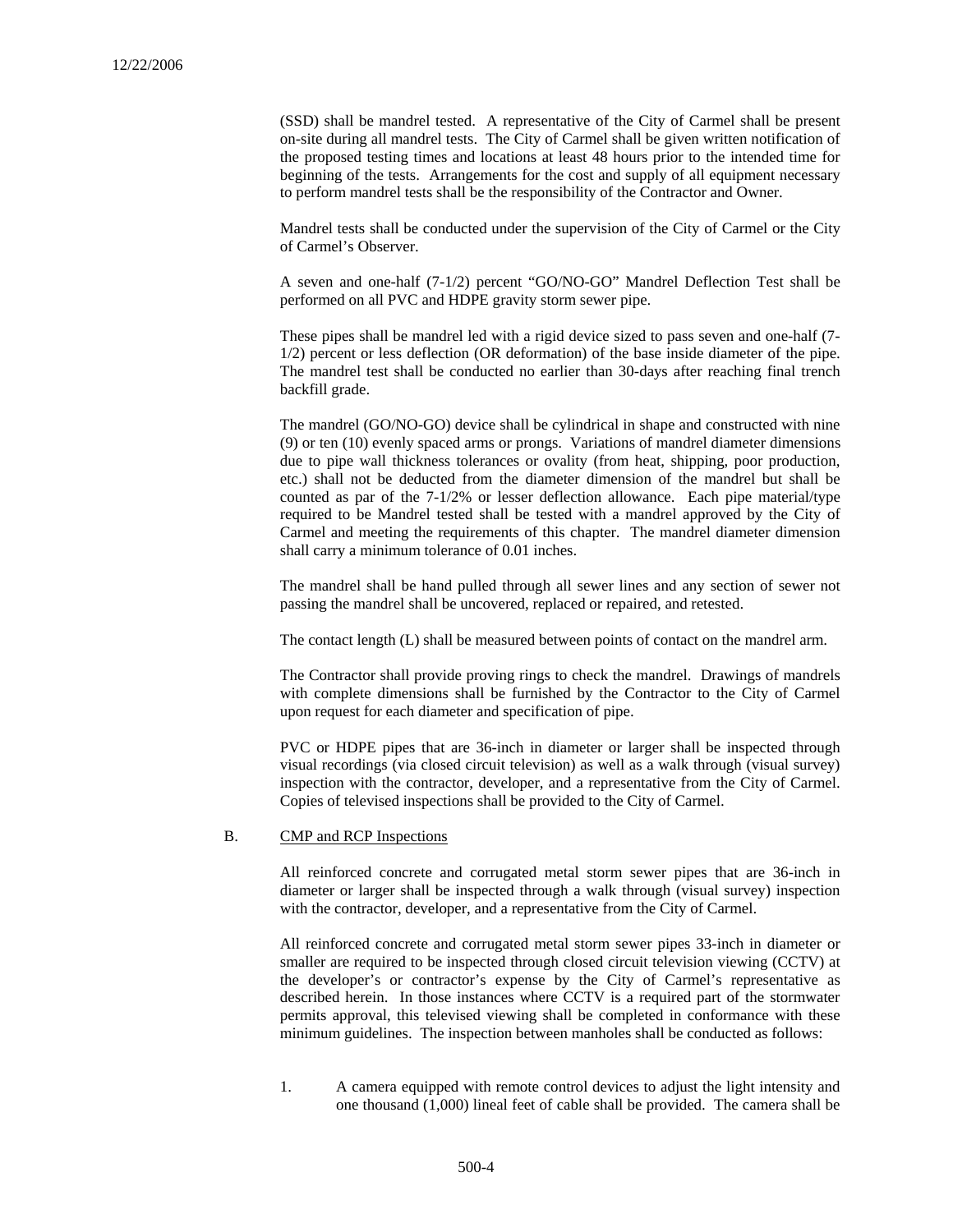able to transmit a continuous image to the television monitor as it is being pulled though the pipe. The image shall be clear enough to enable the City of Carmel to easily evaluate the interior condition of the pipe. The camera should have a digital display for lineal footage and project number and an audio voice-over shall be made during the inspection identifying any problems.

- 2. The pipe shall be thoroughly cleaned before the camera is installed and televising is commenced. Cleaning of the pipe shall be the responsibility of the owner.
- 3. The CD Digital format, as directed by the City of Carmel, of the entire storm sewer line and reproduction map indicating the pipe segment numbers of all the pipe that has been televised shall be submitted to the department for review and placement in their permanent file. The pipe should be flooded with clear water just prior to video recording to show any bellies or sags in the pipe.

These inspections shall be required in order to identify, as examples, excessive sedimentation, joint failures, excessive deflections (CMP), damaged coatings or pavings (CMP), structural defects misalignments, sags, or other system defects which have the potential of affecting the hydraulic performance, durability, or structural integrity of the line segment. Reference should be made to Chapter 400 of this manual for guidance on criteria sufficient to warrant rejection of the installed storm sewer system.

Excessive deflection of CMPs shall be considered to exist under the following conditions: variations from a straight centerline; elliptical shape in a pipe intended to be round; dents or bends in the metal. Metallic or bituminous coatings that have been scratched, scraped, bruised, or otherwise broken shall be considered acceptable criteria for rejection of the installed system.

Any pipe and/or joint found to be defective as a result of the televised viewing shall be required to be repaired or replaced to the satisfaction and approval of the City of Carmel. A re-televising of that portion of the storm sewer line identified as needing repair or replacement shall be required.

### C. Manhole and Box Inlet Inspection

Each manhole and/or box inlet structure within all storm sewer line segments shall be visually inspected by a representative of the City of Carmel prior to backfill to ensure seams are sealed, pipes have concrete collars, and structure is watertight. A secondary inspection by a representative of the City of Carmel shall be required to check for excessive leakage, backfill infiltration, or improper workmanship and materials. Manholes or box inlet structures which fail to meet minimum construction standards shall be repaired or, if necessary, replaced, and re-inspected.

Roadway Subsurface Drain Tile

501.08 Roadway subsurface drain tiles shall not exceed 800-feet in length before discharging to a storm sewer structure. All roadways, alleys, and drives with inverted crowns shall be provided with a subsurface drain under the inverted crown.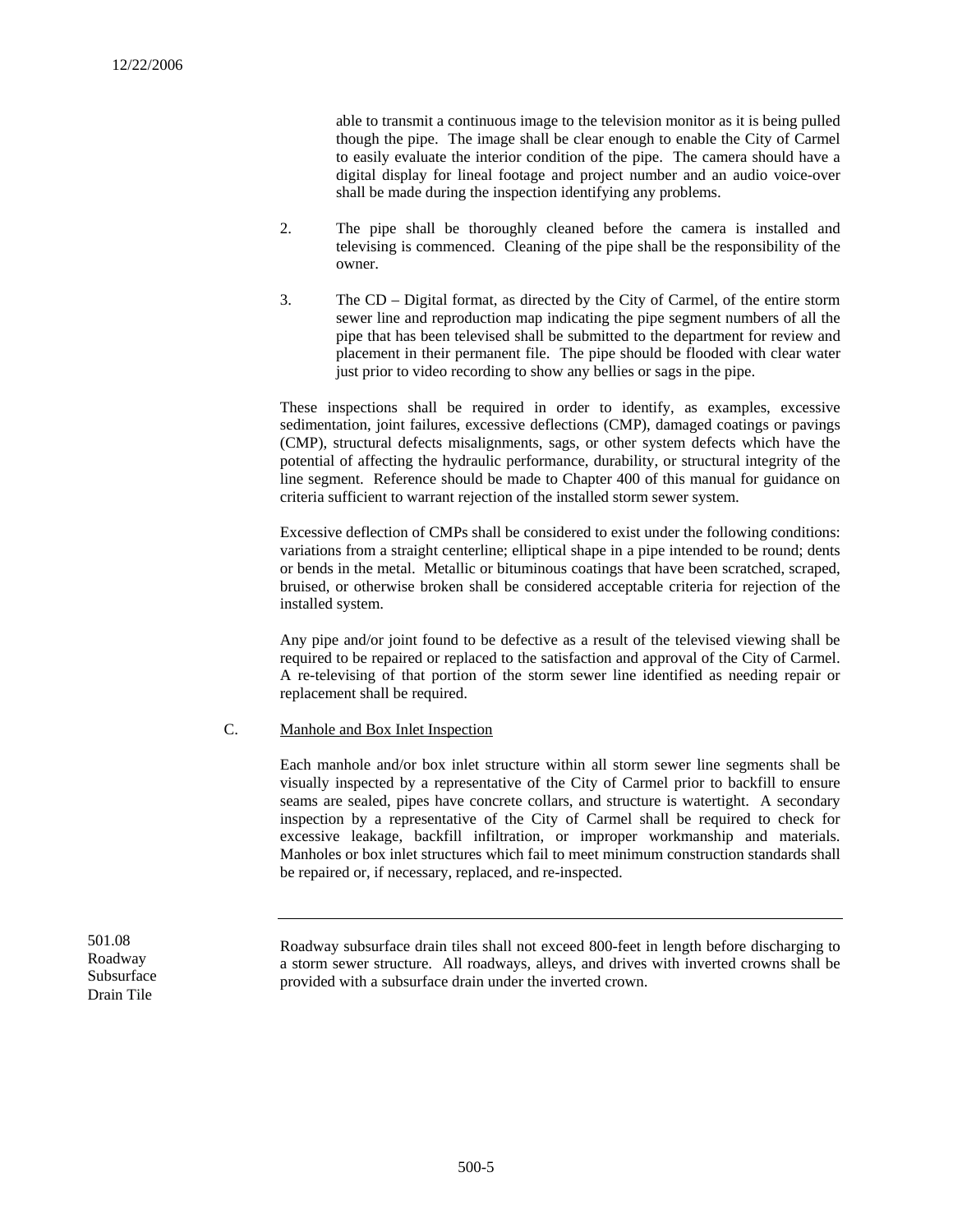| Typical Values of Manning's "n"                                     |                        |                                            |  |  |
|---------------------------------------------------------------------|------------------------|--------------------------------------------|--|--|
| Material                                                            | Manning's<br>$\lq n$ " | <b>Maximum Velocities</b><br>(feet/second) |  |  |
| <b>Closed Conduits</b>                                              |                        |                                            |  |  |
| Concrete                                                            | 0.013                  | 10                                         |  |  |
| Vitrified Clay                                                      | 0.013                  | 10                                         |  |  |
| <b>HDPE</b>                                                         | 0.012                  | 10                                         |  |  |
| <b>PVC</b>                                                          | 0.011                  | 10                                         |  |  |
| Circular CMP, Annular Corrugations, $2\frac{2}{3}x\frac{1}{2}$ inch |                        |                                            |  |  |
| Unpaved                                                             | 0.024                  | 7                                          |  |  |
| 25% Paved                                                           | 0.021                  | 7                                          |  |  |
| 50% Paved                                                           | 0.018                  | $\overline{7}$                             |  |  |
| 100% Paved                                                          | 0.013                  | 7                                          |  |  |
| <b>Concrete Culverts</b>                                            | 0.013                  | 10                                         |  |  |
| HDPE or PVC                                                         | 0.012                  | 10                                         |  |  |
| <b>Open Channels</b>                                                |                        |                                            |  |  |
| Concrete, Trowel Finish                                             | 0.013                  | 10                                         |  |  |
| Concrete, Broom Finish                                              | 0.015                  | 10                                         |  |  |
| Gunite                                                              | 0.018                  | 10                                         |  |  |
| <b>Riprap Placed</b>                                                | 0.030                  | 10                                         |  |  |
| <b>Riprap Dumped</b>                                                | 0.035                  | 10                                         |  |  |
| Gabion                                                              | 0.028                  | 10                                         |  |  |
| New Earth (1)                                                       | 0.025                  | $\overline{4}$                             |  |  |
| Existing Earth (2)                                                  | 0.030                  | $\overline{4}$                             |  |  |
| Dense Growth of Weeds                                               | 0.040                  | $\overline{4}$                             |  |  |
| Dense Weeds and Brush                                               | 0.040                  | 4                                          |  |  |
| Swale with Grass                                                    | 0.035                  | $\overline{\mathcal{L}}$                   |  |  |

**TABLE 501-1** 

*Source of manning "n" values: HERPICC Stormwater Drainage Manual, July 1995.*

 **(1)** New earth (uniform, sodded, clay soil)

 **(2)** Existing earth (fairly uniform, with some weeds).